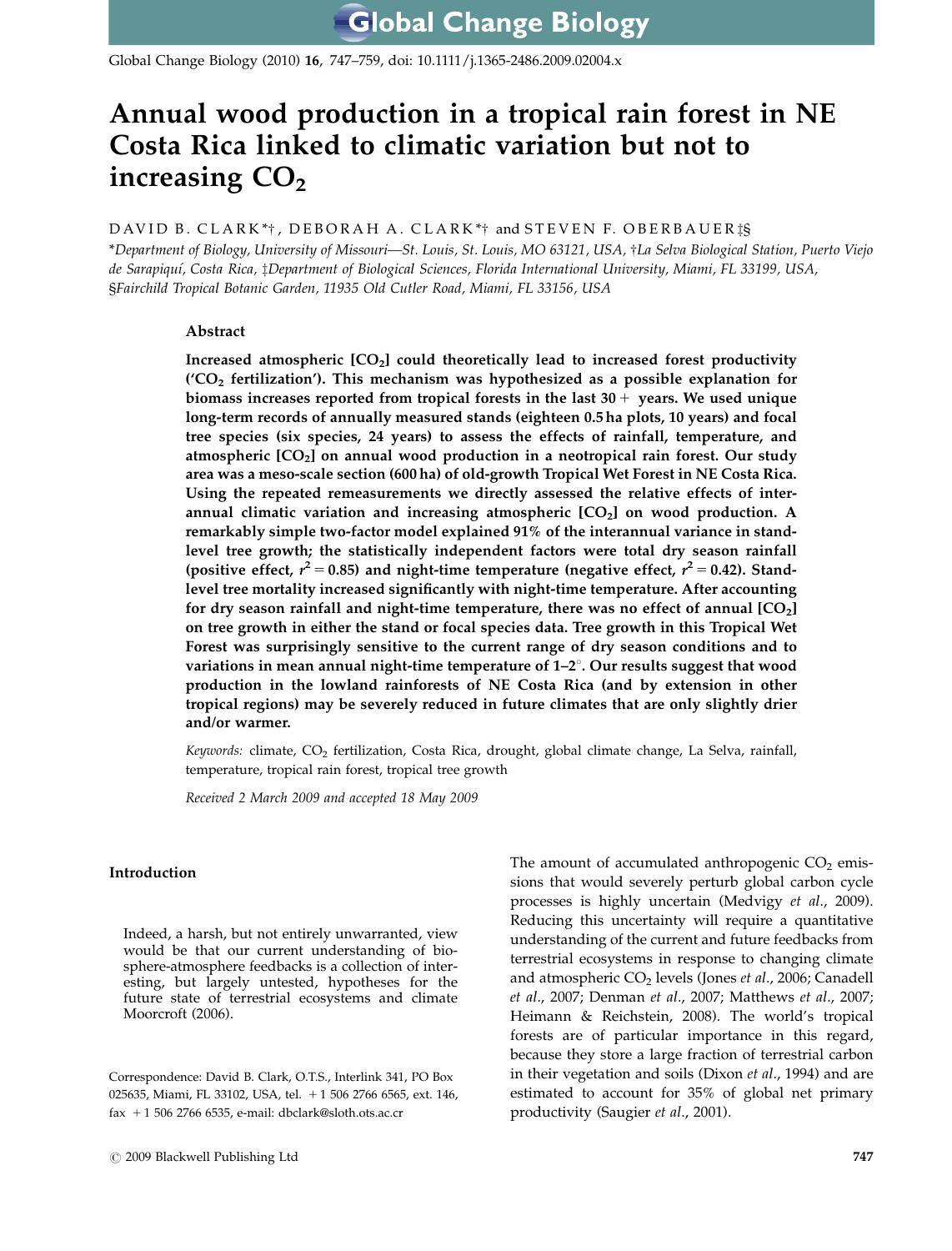Multiple lines of evidence suggest that tropical forests may be nearing thresholds for marked negative effects of increasing temperatures on forest productivity:

- (1) Short-term leaf-level measurements in multiple tropical forest regions indicate reduced net carbon assimilation at higher current daytime temperatures (Tribuzy, 2005; Doughty & Goulden, 2008 and included references);
- (2) Eddy-covariance studies from above-canopy towers in Brazil and Costa Rica found reduced net forest carbon uptake in the warmest daytime periods (Loescher et al., 2003; Goulden et al., 2004; Doughty & Goulden, 2008); and
- (3) Repeat measurements of tree growth in three tropical forests showed negative correlations between tree growth in successive periods and temperature metrics from these periods (six canopy tree species, La Selva, Costa Rica, sixteen 1-year intervals, Clark et al., 2003; forest-level growth, three [Pasoh, Malaysia] and five [Barro Colorado I., Panama] 3–5-year intervals, Feeley et al., 2007).

In addition, severe drought stress led to major reductions in forest productivity in a multiyear forest drydown experiment in Brazilian Amazonia (Brando et al., 2008). Elevated tree mortality and lower tree growth have been reported from all tropical regions in extreme El Niño events, which brought record pantropical temperatures and severe drought to many areas (reviewed in Clark, 2004; McDowell et al., 2008).

During the 1980s and 1990s, anomalous strong  $CO<sub>2</sub>$ emissions from the land tropics were inferred to have occurred in years of elevated tropical temperatures and reduced tropical rainfall (Adams & Piovesan, 2005; Baker et al., 2006; Denman et al., 2007). These tropical emissions were tightly negatively correlated with the interannual variation in tree growth rates in a Costa Rican forest during 1984–2000 (Clark et al., 2003). These links suggest that a significant fraction of the anomalous tropical carbon emissions derives from shifts in tropical forest carbon balance in response to interyear variation in temperatures and/or rainfall.

In contrast, a directional increase in forest wood productivity due to ' $CO<sub>2</sub>$  fertilization' (Körner, 2006; Huang et al., 2007) has been hypothesized to underlie increases in aboveground biomass reported for a series of Amazonian forest plots over the same decades (Phillips et al., 2008). A similar increase has been reported for African rainforests (Lewis et al., 2009). However, other studies have found either no biomass change in recent decades (Laurance et al., 2004; Chave et al., 2008) or evidence suggesting that local biomass increases reflect recovery from past disturbances (Chave et al., 2008; Fisher et al., 2008).

Vegetation process models suggest future negative impacts on tropical forest net primary productivity (NPP) from drought and temperature, and strong positive effects from  $CO<sub>2</sub>$  fertilization (Cramer et al., 2001; Cox et al., 2004; Berthelot et al., 2005; Denman et al., 2007; Matthews et al., 2007; Hickler et al., 2008; Lloyd & Farquhar, 2008) and from periods of increasing insolation (Nemani et al. 2003).

The field data needed for evaluating these conflicting hypotheses and for refining the process models (Jones et al., 2006; Matthews, 2007; Matthews et al., 2007; Heimann & Reichstein, 2008) remain limited (see introductory quote). Because there are no reliable annual tree-ring chronologies for most of the moist/wet tropics, growth analyses must be based on direct measurements. Nearly all long-term records of tropical forest performance are based on fewer than six remeasurements at a site, usually separated by intervals of  $\geq$  5 years (reviewed in Clark, 2007; Rolim et al., 2004 is a notable exception). The small number of measurement intervals and the multiyear period between remeasurements makes it difficult or impossible to identify the forests' responses to environmental drivers, particularly the effects of interannual climatic variation. One approach to this problem has been to unite data from many sites monitored for different periods and each with only a few remeasurements (cf. Phillips et al., 1998; Baker et al., 2004; Lewis et al., 2009). Such meta-analyses do not resolve uncertainties regarding the magnitude of annual climatic impacts at each site, but could potentially reveal long-term trends if the data sets are internally consistent in methods, and if the plots are unbiased samples of the different forests (Clark, 2007; Fisher et al., 2008).

Here we use a very different approach: a direct assessment of how interyear variation in temperatures, drought intensity, and atmospheric  $CO<sub>2</sub>$  levels have affected the performance of one old-growth tropical rain forest landscape over recent decades. We take two independent records of tree growth at this site, both based on annual remeasurements, and analyze their relation to annual climatic variation. After statistically accounting for the effects of local interannual climatic variation on tree growth, we then test for relations between tree growth and atmospheric  $[CO<sub>2</sub>]$ . One data series is based on stand-level measurements (all species, all individuals) and the other on samples of canopy-sized individuals of six focal canopy tree species. The data sets span 10 and 24 years, respectively, and thus sample a broad range of annual climatic conditions. The 24-year record spans much of the same period covered by one of the composite (across-plot) studies that led to the  $CO<sub>2</sub>$  fertilization hypothesis (also 24 years, Baker et al., 2004). These two decadal-scale series of annual measurements make possible the first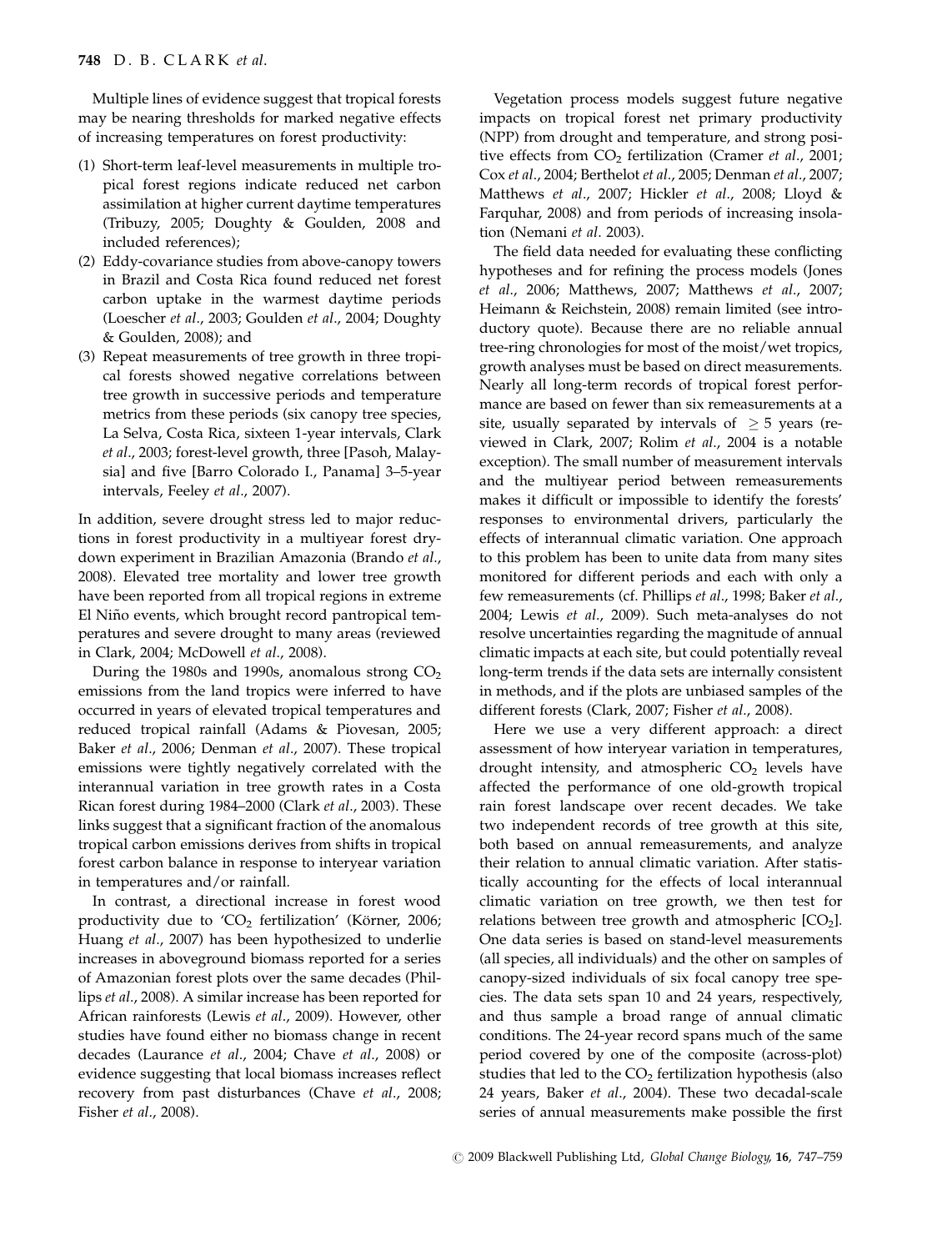direct test of the  $CO<sub>2</sub>$  hypothesis for a tropical rain forest landscape.

Our analyses show that, for this old-growth forest in NE Costa Rica, the current levels of variation in seasonal rainfall and in temperatures have immediate and substantial impacts on forest wood production and on tree mortality. In contrast, after accounting for local rainfall and temperature, we found no detectable effect on tree growth from the increase in atmospheric  $[CO<sub>2</sub>]$ over the last 10–24 years. If these findings apply to forests across the biome, and if trees cannot acclimate to warmer and drier conditions, our results suggest that major changes in the structure and function of tropical wet forests are likely as global climate change progresses in the coming decades.

## Materials and methods

#### Study site and meteorological data

The study site is an approximately 600 ha area of oldgrowth tropical wet forest at the La Selva Biological Station, Costa Rica. The  $3 \times 2$  km study area is embedded within an area of ca. 100 000 ha of continuous forest made up of national parks, national forests and private reserves (La Selva GIS coverages). Annual rainfall over the study period (1983–2006) averaged 4142 mm, while mean annual temperature averaged 25.0 °C (1992–2006 automated temperature recorder half-hour means, Organization for Tropical Studies, unpublished results). There is a regular 'dry season' from approximately January–April, although long-term mean rainfall exceeds 160 mm for each of these months (supporting information Table S1). At this site there is no consistent relation between temperature, dry season rainfall, and ENSO status (Table S2).

Because solar radiation data did not cover the entire 24-year study period and also periodically involved serious quality-control issues, we estimated daily radiation for the entire period from measurements of daily maximum and minimum temperature and daily rainfall using a model derived from the first 60 days of readings for all newly installed pyranometers used at the site  $(N = 7, 1992 - 2006)$ :

Ln(total daily radiation, MJ day $^{-1}$ )

$$
= -0.482 + (0.157 \times daily maximum temperature)
$$

 $-$  (0.084  $\times$  daily minimum temperature)

 $\ddot{\phi}$  = (0.002  $\times$  daily rainfall),  $r^2 = 0.80, N = 337$  days.

For the 10-year period of stand-level tree diameter measurements in the forest plots (1997–2007), and for 15 years of the 24-year focal-species study, temperature

data were available from an automated station at La Selva. Maximum and minimum temperatures from 1983 to 1992 were based on a regression of data from the La Selva automated station and a nearby manual station (MOLA 1, 10°35'N, 83°77'W, elevation 70 m, Pearson's  $r^2 = 0.67$  and 0.72, respectively,  $P < 0.001$ ,  $N = 1701$ , 1698). Daily climate data were summarized over the measurement years: 1 October, Year 1–30 September, Year 2 in the forest inventory analyses (October 1997– September 2007), and 1 April, Year 1–30 March, Year 2 in the focal species analyses (April 1983–March 2007).

For annual metrics of temperature we used each year's average of all days' minimum, maximum, and mean air temperatures. This allowed us to use comparable temperature metrics for the entire 24-year record, including the period not covered by the automated weather station. For simplicity we refer to the annual mean of daily minimum temperatures as 'night-time temperature'; annual means for daily minimum temperature are highly correlated with annual means for night-time (18:00-06:00 hours) temperatures ( $r^2$  = 0.99, 1997–2007, OTS temperature data). Similarly, we refer to the annual means of daily maximum temperature, daily daytime (06:00–18:00 hours) temperature, and of 24 h average temperature as 'maximum temperature,' 'daytime temperature,' and 'mean temperature,' respectively.

Potential evapotranspiration was calculated as PET =  $aR_a$  (TD)<sup>1/2</sup>(T<sub>a</sub> + 17.8), where  $a = 0.0023$  is a constant,  $R_a$  is the extraterrestrial radiation expressed in equivalent evaporation units, TD is the difference between maximum and minimum daily temperature, and  $T_a$  is mean air temperature (Xu & Singh, 2002). In the forest plots volumetric soil moisture in the top 30 cm of soil was measured biweekly with a Campbell Scientific CS615 probe (Frequency Domain Reflectometry sensor) permanently installed in the center of each plot.

#### Atmospheric  $CO<sub>2</sub>$  data

We averaged the monthly data from the Mauna Loa, Hawaii observatory [\(http://scrippsco2.ucsd.edu,](http://scrippsco2.ucsd.edu) µmol  $mol<sup>-1</sup>$  $mol<sup>-1</sup>$  $mol<sup>-1</sup>$  $mol<sup>-1</sup>$ [, ppm\) over each measurement year in the two](http://scrippsco2.ucsd.edu) studies. No closer  $CO<sub>2</sub>$  [observatory covered our entire](http://scrippsco2.ucsd.edu) [study interval \(1983–2007\). However, the strong corre](http://scrippsco2.ucsd.edu)[lation between the annual means from Mauna Loa and](http://scrippsco2.ucsd.edu) [the](http://scrippsco2.ucsd.edu) [much](http://scrippsco2.ucsd.edu) [closer](http://scrippsco2.ucsd.edu) [Key](http://scrippsco2.ucsd.edu) [West](http://scrippsco2.ucsd.edu) [NOAA](http://scrippsco2.ucsd.edu) [data](http://scrippsco2.ucsd.edu) [set](http://scrippsco2.ucsd.edu)  $(r^2 = 0.998,$  $(r^2 = 0.998,$  $(r^2 = 0.998,$  $N = 26$  years, 1977–2002) indicates that annual-scale [Mauna Loa data are excellent proxies for local annual](http://scrippsco2.ucsd.edu)  $CO<sub>2</sub>$  [levels.](http://scrippsco2.ucsd.edu)

#### Forest inventory plots

Our stand-level tree-growth data come from eighteen 0.5 ha plots that were sited in old-growth forest using a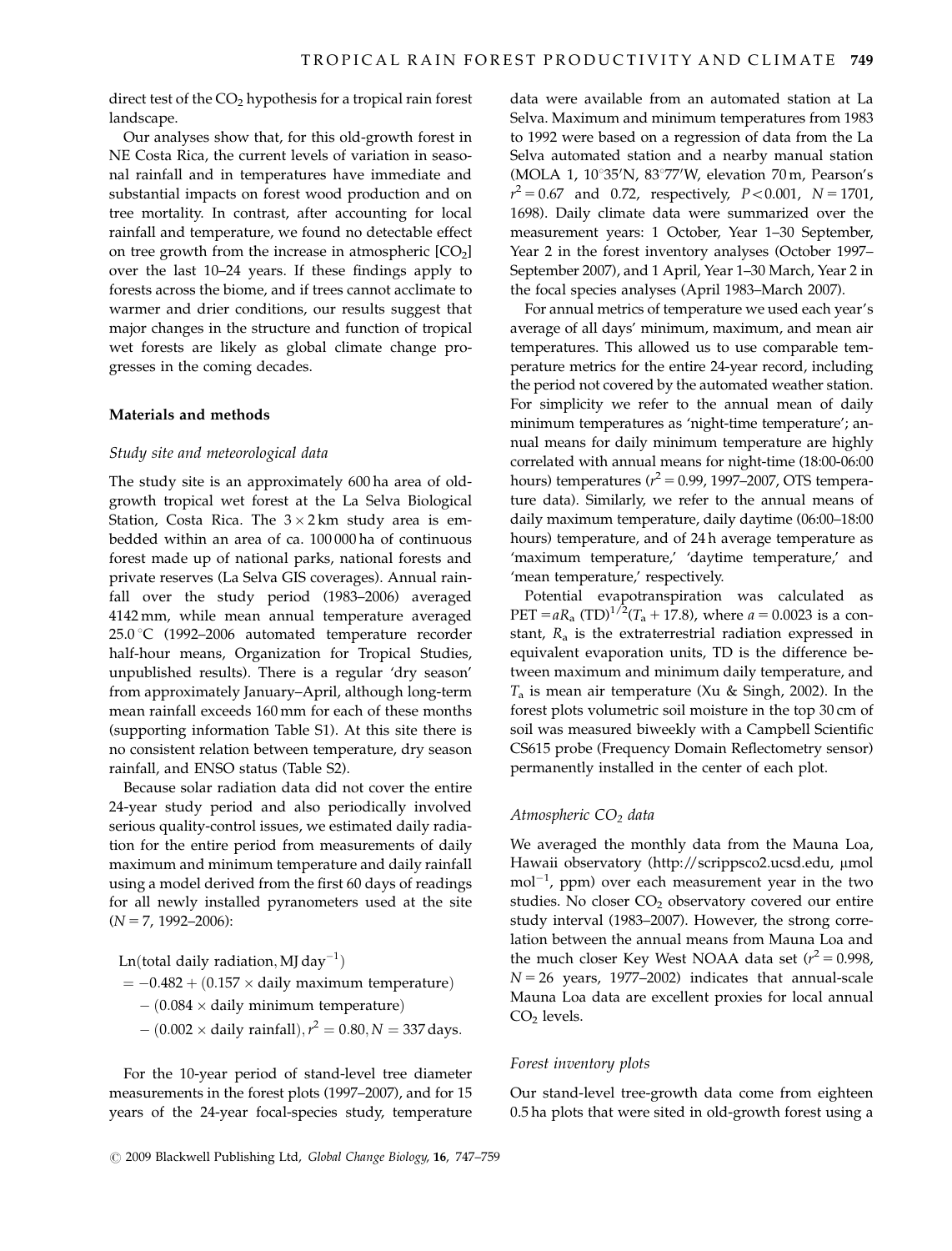stratified random design based on soil fertility and slope (Clark & Clark, 2000). Beginning in September 1997 and annually thereafter, all woody stems with diameter  $\geq$ 10 cm ( $\bar{x}$  = 4375 trees, palms and lianas of  $>$  200 species yr<sup>-1</sup>) were mapped, identified, and measured with a fabric diameter tape for stem diameter at breast height or above basal irregularities such as buttresses. We annually assessed precision of diameter measurements by remeasuring ca. 80 stems after an interval of at least 1 day; 76.9% of remeasurements were identical, and 99.1% were within 1 mm  $(N = 873)$ . Complete data on annual plot-level performance and weather variables are given in Table S3. Because diameter growth was the directly measured variable, we report mainly those analyses. However, the results for basal area increment and allometrically derived estimated aboveground biomass increment (using the tropical wet forest allometry of Brown, 1997) were virtually identical (examples shown in Table 1), so we use 'wood production' and 'mean annual diameter growth' synonymously.

#### Focal species measurements

Canopy-level individuals ( $\geq 30\,\rm cm$  diameter, Clark & Clark, 1992) of six focal species (Table S2) were located using transects and extensive additional searches within an approximately 220 ha section of the study area (Clark *et al.*, 1998, Fig. 2). The diameter  $(\pm 1 \text{ mm})$  of each tree was measured annually with a fabric diameter tape (Clark & Clark, 2006). Trees were measured in the same temporal sequence between January and June each year from 1983 to 2007. Because every year some trees died and new individuals recruited from lower size classes and/or were added to the sample, the individuals in each species' sample of measured trees varied considerably among years; overall, only 22% of the individuals in the final annual interval were also measured in the first. The size distribution of the first and last samples did not differ for any species (analyses not shown). Because the individuals in a species' sample changed each year with no temporal trend in diameter distributions, we did not detrend the increment data for ontogenetic changes in growth rate (in contrast to analyses in Clark et al., 2003).

Median sample size per species per year was 43 trees, and median total sample size per year was 354 trees. Because the species' mean diameter increments differed by a factor of 5, we calculated the normal deviate for each species' yearly growth to put the species' diameter growths on the same absolute scale; we then averaged these normal deviates for all six species each year to get annual mean normalized diameter growth. Detailed methods descriptions, complete field data, and full

documentation for years 1–18 are published on-line (Clark & Clark, 2006). Species-level increment data, sample sizes, and annual climate data are given in Table S2.

This approach differs substantially in data and methods from a previous study on temperature–growth relations (Clark et al., 2003). That analysis was based on following the same individuals (species-level cohorts) through time (164 individuals remeasured 2624 times over 16 years), with trees' increment-series detrended for species-level changes of growth with size. Here we report analyses based on all individuals alive each year in the size class analyzed (7755 remeasurements on 487 individuals taken over 24 years).

## Monthly tree growth

From February 2006 to December 2008 we measured monthly stem growth in a  $20 \times 40$  m plot in old growth on upland oxisols for all stems  $>10$  cm diameter using stainless steel dendrometer bands with etched vernier scales (Felkera & Diaz-de Leon, 2005). We allowed a 3-month period for the bands to stabilize, and here report the average monthly diameter increment read to the nearest 0.25 mm for the 28 individual dicot trees for which there were complete records from May 2006 to December 2008.

#### Results

#### Climatic effects on stand-level growth (wood production)

Over the 10-year period, annual stand-level tree growth (all stems  $\geq 10$  cm diameter, all species) was strongly positively related to dry season rainfall (Fig. 1,  $r^2$  = 0.85). The 1998 dry season had only half the rainfall as the next-driest dry season. While this is not an unusual event on the decadal scale (Table S1), we analyzed the effect of not including this year or of considering only certain sequences of years to determine if the strong association between annual wood production and dry season rainfall was related to observing a particular sequence of years. The rainfall– productivity relation was consistent throughout the decade and did not depend on observing any 1 year. All 15 possible sequences of 6 years or more showed a significant positive correlation  $(P_{two-tail}$ <0.05) between total dry season rainfall and annual wood production. Furthermore the 10 sequences of 6–9 years omitting the driest year, in addition to being significant with  $r^2 \ge 0.77$ , had 798–1431 mm of dry season rainfall. The decade of this study was also not unusual in rainfall compared with recent decades, because 88% of the dry season rainfall totals in the 40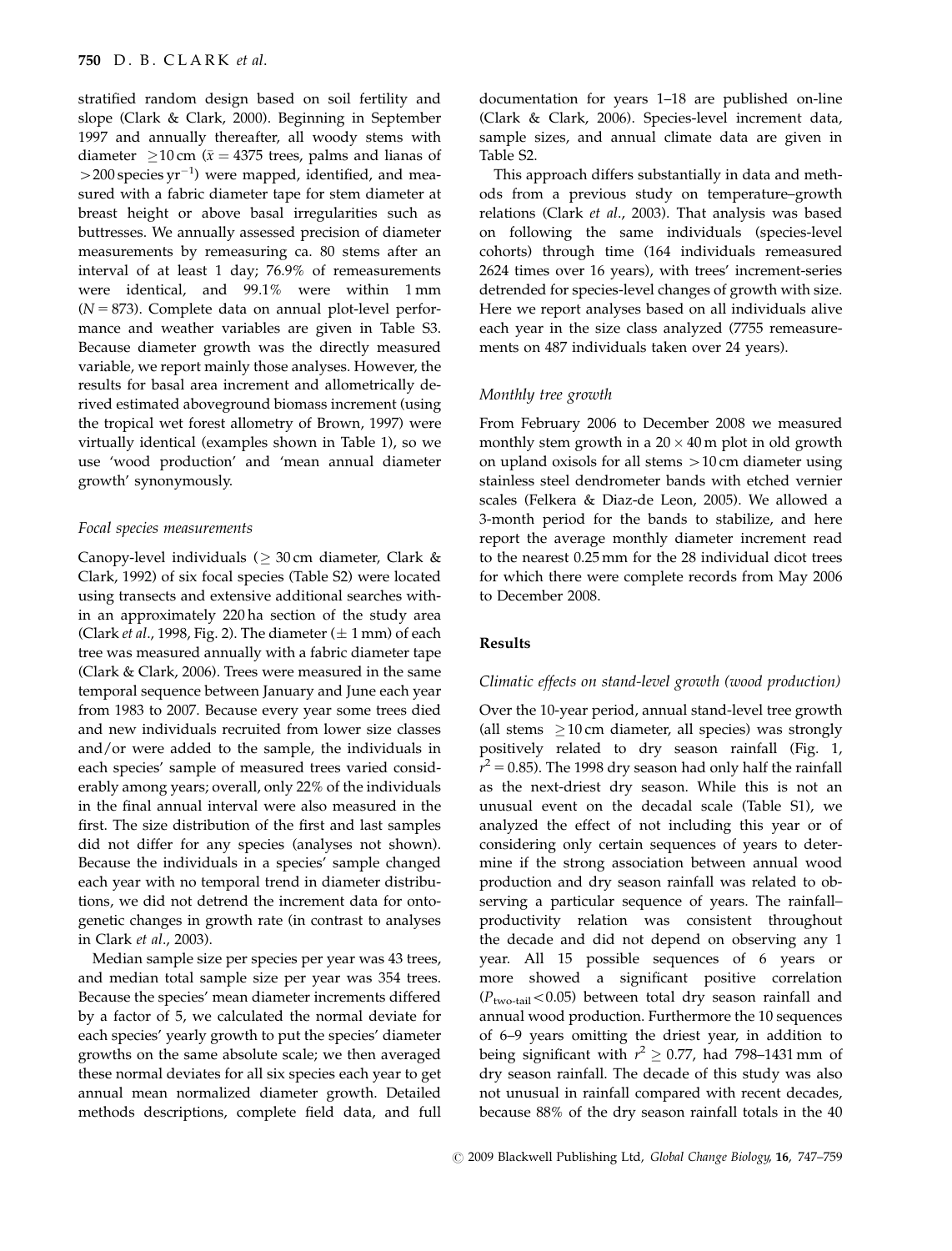|               | Factor 1             | Factor 2        | r       | $P_{\left( 1,2\right) }$ | df | Variable controlled      |
|---------------|----------------------|-----------------|---------|--------------------------|----|--------------------------|
| Forest plots  |                      |                 |         |                          |    |                          |
| All stems     | Growth               | Dry rain        | 0.92    | $0.0002_{(2)}$           | 8  |                          |
|               | Basal area increment | Dry rain        | 0.90    | $0.0002_{(2)}$           | 8  |                          |
|               | Biomass increment    | Dry rain        | 0.89    | $0.0001_{(2)}$           | 8  |                          |
|               | Growth               | MinT            | $-0.65$ | $0.022_{(1)}$            | 8  |                          |
|               | Basal area increment | MinT            | $-0.68$ | $0.016_{(1)}$            | 8  |                          |
|               | Biomass increment    | MinT            | $-0.68$ | $0.016_{(1)}$            | 8  |                          |
|               | Growth               | MaxT            | $-0.41$ | $ns_{(1)}$               | 8  |                          |
|               | Growth               | MeanT           | $-0.62$ | $0.027_{(1)}$            | 8  |                          |
|               | Growth               | Annual rain     | 0.43    | $ns_{(2)}$               | 8  |                          |
|               | Growth               | Light           | $-0.29$ | $ns_{(2)}$               | 8  |                          |
|               | Growth               | CO <sub>2</sub> | 0.23    | $ns_{(1)}$               | 8  |                          |
|               | Growth               | MinT            | $-0.62$ | $< 0.05_{(1)}$           | 7  | Dry rain                 |
|               | Growth               | Dry rain        | 0.92    | $< 0.001_{(2)}$          | 7  | MinT                     |
|               | Growth               | Year            | 0.22    | $ns_{(2)}$               | 8  | $\overline{\phantom{0}}$ |
|               | Growth               | Dry soil        | 0.74    | $< 0.05_{(2)}$           | 8  | -                        |
|               | Mortality            | MinT            | 0.56    | $0.045_{(1)}$            | 8  |                          |
|               | Mortality            | Dry rain        | $-0.32$ | $ns_{(2)}$               | 8  |                          |
|               | Mortality            | Year            | $-0.60$ | $ns_{(2)}$               | 7  | MinT                     |
| Sub-canopy    | Growth               | MinT            | $-0.66$ | $0.018_{(1)}$            | 8  | $\overline{\phantom{0}}$ |
|               | Growth               | Dry rain        | 0.94    | $0.0001_{(2)}$           | 8  | $\equiv$                 |
| Canopy        | Growth               | MinT            | $-0.65$ | $0.022_{(1)}$            | 8  |                          |
|               | Growth               | Dry rain        | 0.84    | $0.002_{(2)}$            | 8  |                          |
| Focal species | Growth               | MinT            | $-0.55$ | $0.003_{(1)}$            | 22 |                          |
|               | Growth               | MaxT            | $-0.23$ | $ns_{(1)}$               | 22 |                          |
|               | Growth               | MeanT           | $-0.28$ | $ns_{(1)}$               | 13 |                          |
|               | Growth               | Light           | 0.02    | $ns_{(2)}$               | 22 |                          |
|               | Growth               | Annual rain     | $-0.31$ | $ns_{(2)}$               | 22 |                          |
|               | Growth               | CO <sub>2</sub> | $-0.36$ | $ns_{(1)}$               | 22 |                          |
|               | Growth               | CO <sub>2</sub> | 0.03    | $ns_{(1)}$               | 21 | MinT                     |
|               | Growth               | Year            | $-0.37$ | $0.04_{(1)}$             | 22 |                          |
|               | Growth               | Year            | 0.02    | $ns_{(1)}$               | 21 | MinT                     |
|               | Growth               | MinT            | $-0.45$ | $0.025_{(1)}$            | 21 | CO <sub>2</sub>          |
|               | Growth               | MinT            | $-0.44$ | $0.025_{(1)}$            | 21 | Year                     |

Table 1 Correlations of tree growth and climatic factors

Pearson's correlation (r) between climatic factors or year, and annual mean diameter increment (growth) and annual exponential mortality rate (mortality, Sheil *et al.*, 1995). Forest plot data are for all stems  $\geq$  10 cm diameter in eighteen 0.5 ha forest inventory plots (10 years). Basal area increment and biomass increment are the summed annual increases in basal area and estimated aboveground biomass of all surviving trees. For the six focal species, growth is the mean normalized deviate of diameter increment for all live canopy-level (≥30 cm diameter) trees of all species (24 years). Climate variables are annual means of daily minimum, mean, and maximum air temperatures [MinT (night-time), MeanT, MaxT (daytime)]; annual means of estimated daily radiation (light, see "Materials and methods"); annual rainfall (annual rain), annual atmospheric  $CO<sub>2</sub> (CO<sub>2</sub>)$ , dry season rainfall (Dry rain), and mean monthly dry season volumetric soil moistures (Dry soil). Subcanopy: all trees 10–  $\leq$ 30 cm diameter; canopy: all trees  $>$ 30 cm diameter. Subscripts on probabilities indicate if the test was a priori one- or two-tailed, bolded values are significant. 'Variable controlled' is the third variable accounted for in partial correlations.

years before this study fall in the range observed during study period (Table S1).

These analyses demonstrate a constraint on wood production by dry season total rainfall at rainfall levels well above any previously known to be limiting for tropical rain forest productivity. To examine temporal periods over which the effects of precipitation on diameter growth operate, we calculated the correlation between recent rainfall (total rainfall over 15, 30, 45, 60, 75, 90, and 115 days before measurement) and tree growth using monthly band dendrometer data. We analyzed this correlation for the dry season months (Fig. 2) separately as well as the entire 32-month data set. The correlation peaked with rainfall totals in the 60 days before diameter measurement ( $r^2 = 0.82$ ,  $N = 8$  dry season months), and averaged twice as high at the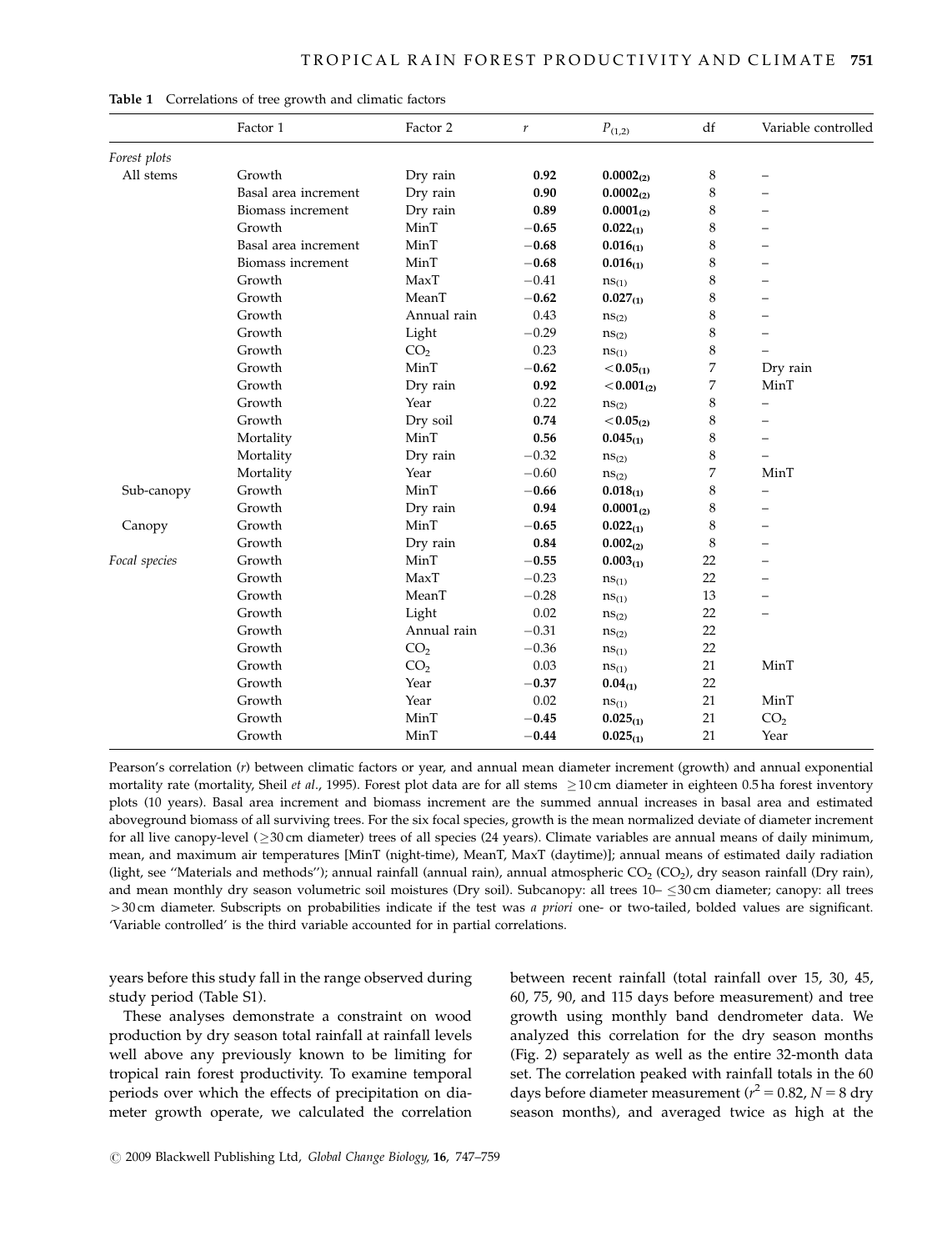different lags for the dry season months compared with the entire data set (mean  $r^2$  0.56 and 0.28, respectively). The effects of 60-day periods with ca. 110 mm rainfall on stem growth were particularly notable (Fig. 2).

Annual stand-level tree growth was negatively related to night-time temperature ( $r = -.65$ ,  $P_{one-tail} = 0.02$ ), even



Fig. 1 Whole-forest (stand-level) wood production in eighteen 0.5 ha forest inventory plots decreased in years of drier dry seasons ( $r^2 = 0.85$ ,  $P_{\text{two-tail}} = 0.0002$ ,  $N = 10$  years). Note that even in the 'driest' dry season, mean monthly rainfall was  $~\geq$ 100 mm. Data points are all-stem means of annual diameter increment, error bars are  $\pm 1$  SEM; labels indicate Year 2 of each measurement year (1 October–30 September).

though this temperature metric varied  $\langle 1 \, ^\circ \text{C}$  over the 10 years (Fig. 3). Annual diameter growth also declined with higher mean temperature, but was not significantly correlated with annual means of atmospheric  $[CO<sub>2</sub>]$ , maximum temperature, estimated annual irradiance or total rainfall (Table 1). Stand-level tree mortality increased significantly with higher night-time temperatures (Table 1).

The correlations between annual climatic factors and tree growth were very similar for sub-canopy and canopy-level trees (Table 1). For the forest plots, the climate–growth correlations were strongest with climate of the current year, and there were no significant relations between wood production and any aspect of climate lagged 1 year. Mortality, however, was correlated with prior-year dry season intensity (mortality  $\times$  prior dry season rainfall,  $r = -0.69$ ,  $P_{one-tail} < 0.025$ ).

These data show a tight linkage of annual wood production at La Selva to current ranges of dry season intensity and annual temperature. We used multipleregression models to examine the combined effects of dry season rainfall, night-time temperature, mean dry season soil moisture, annual radiation and  $[CO<sub>2</sub>]$  on annual stand-level diameter increment. The best singlefactor model incorporated dry season rainfall ( $r^2 = 0.85$ , Table 1). The best two-factor model  $(r^2 = 0.91)$  incorporated dry season rainfall and night-time temperature (temperature effect  $P_{one-tail} < 0.04$ ). We found no



Fig. 2 Drier bimonthly periods are associated with reduced tree diameter growth in a tropical wet forest. Black circles and left axis: mean monthly diameter increment ( $+1$  SEM) for 28 dicot trees in a 20  $\times$  40 m plot on upland oxisols at La Selva. Bars and right axis: total rainfall in the 60 days preceding measurement, white bars corresponding to the dry season months (January–April, cf. Fig. 1).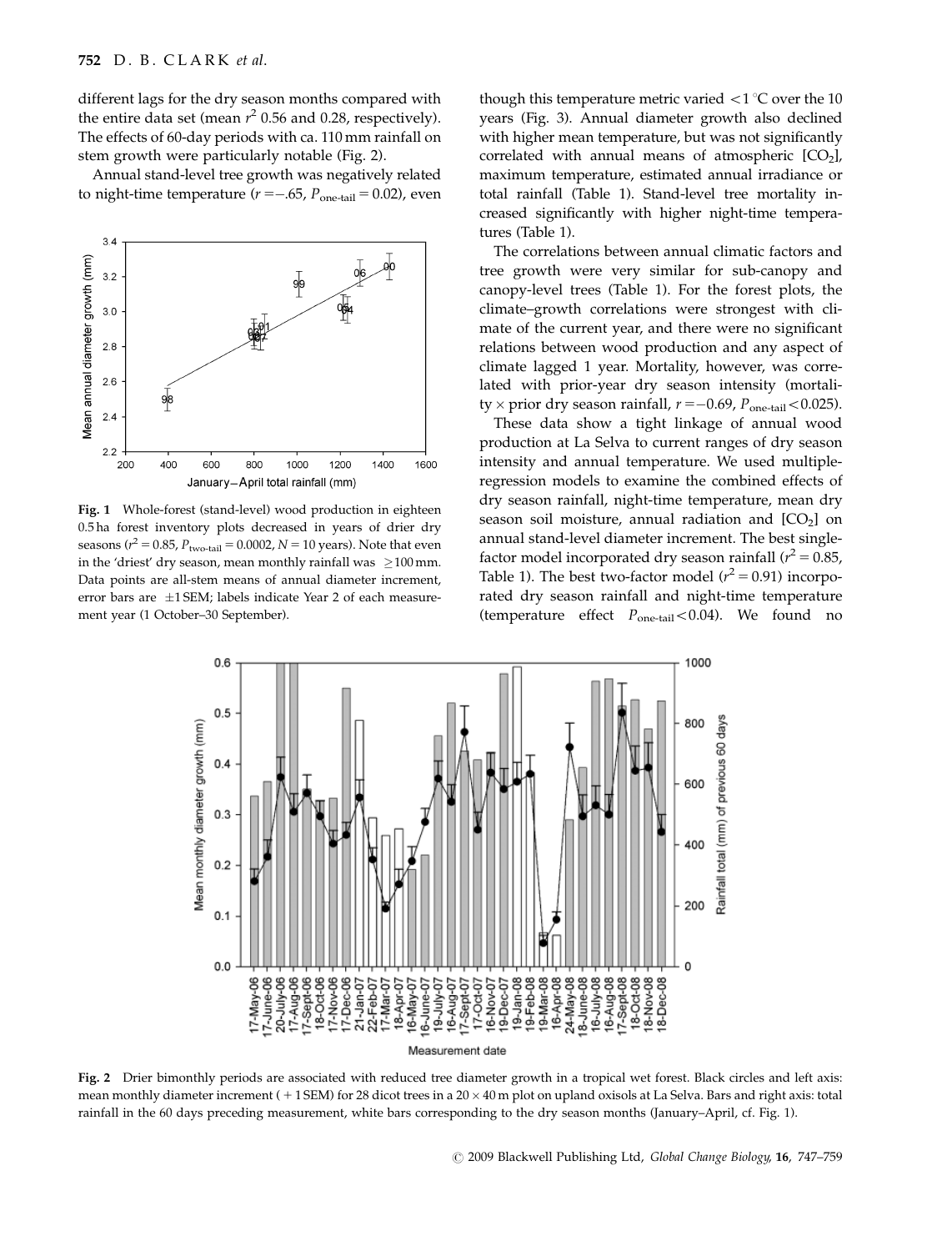

Fig. 3 Annual tree diameter growth decreased in hotter years. Over a 10-year period, annual diameter measurements of all live woody stems (trees, palms, lianas)  $~\geq 10\,\mathrm{cm}$  diameter in eighteen 0.5 ha old-growth forest inventory plots  $(\bar{x} = 4375 \text{ individuals yr}^{-1})$  showed reduced aboveground wood production ( = stand-level mean diameter increments) with higher night-time temperature (annual means of daily minimum temperature;  $r^2 = 0.42$ ,  $P_{one-tail} = 0.022$ ,  $N = 10$  years). Labels indicate Year 2 of each measurement year (1 October–30 September), error bars are  $\pm 1$  SEM.

three-factor model where all factors were significant. The effects of night-time temperature and dry season intensity on annual stand-level wood production were statistically independent (Table 1, partial correlations).

The small range of diameter growth values in Figs 1 and 3 in fact corresponds to substantial variation in annual wood production. Estimated aboveground biomass increment varied  $0.7 \text{Mg} \text{Cha}^{-1} \text{yr}^{-1}$  between the most favorable years for growth (2006, wet dry season, cool nights) and the worst (1998, dry dry season, warm nights) (Table S3). This represents a variation of 33% relative to the decadal mean of 2.2 Mg Cha<sup>-1</sup> yr<sup>-1</sup> (Table S3) under current climate conditions. The corresponding variation in basal area addition was virtually identical (31% of decadal means, data in Table S3).

## Climatic effects on species-level tree growth

We also assessed the relation between night-time temperatures and annual tree-growth in the much longer study (1983–2007) of canopy-level individuals of six focal tree species (Table S2). During this 24-year period, night-time temperature increased significantly (temperature x year  $r = 0.70$ ,  $P_{one-tail} < 0.001$ ). The focal species' mean annual growth was negatively correlated with night-time temperature (Fig. 4a, Table 1), even though the total interannual range of this temperature metric was  $\langle 2^{\circ}$ C. Maximum growth occurred in the coolest years (the early 1980s), and the lowest growth

occurred in the hottest year (the negative relation was still highly significant omitting the hottest year,  $r = -0.48$ ,  $P_{one-tail} = 0.01$ ). There was a marginally significant correlation between annual diameter growth and night-time temperatures 2 years prior, but the correlation was considerably weaker than with current year night-time temperatures  $(r = -0.34 \text{ vs. } -0.55)$ . Mean annual diameter increments were not significantly related to annual maximum or mean temperature, or to total annual rainfall or estimated annual radiation (Table 1).

Contrary to the  $CO<sub>2</sub>$  fertilization hypothesis, tree growth decreased with increasing atmospheric  $[CO<sub>2</sub>]$ . The effect however was entirely attributable to nighttime temperatures; once night-time temperature was accounted for, there was no significant correlation between atmospheric  $[CO<sub>2</sub>]$  and growth (Table 1). There was also no indication of any temporal pattern in the relation of the residuals from the tree growth  $\times$  nighttime temperature regression to  $[CO<sub>2</sub>]$  over the 24-year period (Fig. 4b).

Although tree growth declined over time, the relation was not significant when night-time temperature was accounted for (Table 1). Similarly, the interyear growth variation was not attributable to size effects within the species' samples, because tree-size distributions of the samples did not change over time in spite of considerable within-species death and recruitment (see 'Materials and methods'). Because individuals in the focal-species study were censused throughout the annual dry season, dry season effects could not be tested.

# Discussion

# Dry season and temperature effects on wood production and tree mortality

The strong relation between dry season rainfall and annual stand-level wood production was unanticipated for this evergreen forest. Although drought stress effects on growth are well known for tropical forests with substantially lower annual rainfall and marked dry seasons, dry season intensity has not previously been known to affect productivity even in considerably drier tropical forests (cf. Hutyra et al., 2007, 1920 mm annually). In this tropical wet forest annual rainfall averages 4.3 m (49 year record), and mean monthly rainfall in each of the four dry season months (January–April) exceeds 100 mm (Table S1), the commonly assumed threshold for drought stress in tropical forests. For the 10 dry seasons of the stand-level study analyzed here, seasonal water balance (total precipitation minus Potential EvapoTranspiration) was  $\geq 250$  mm in all years but 1998, when it was  $-140$  mm. During the driest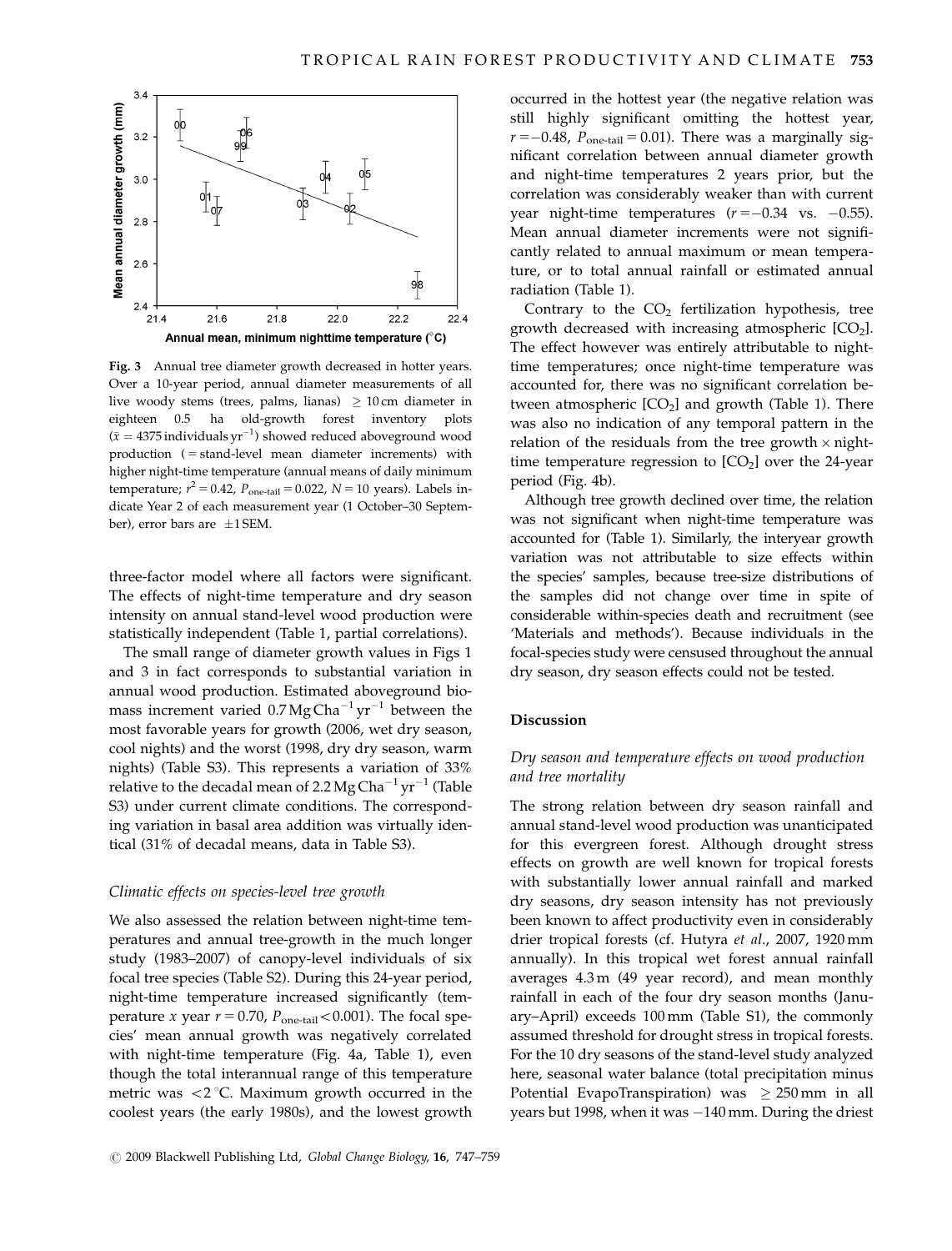

Fig. 4 (a) Focal species diameter growth decreased with higher night-time temperatures (annual means of daily minimum temperature). For six focal tree species at the study site, long-term annual measurements of canopy-level individuals  $(>30 \text{ cm})$  diameter; median = 318 trees yr<sup>-1</sup>) demonstrate a negative relation between annual diameter increments and night-time temperatures over the last 24 years ( $r^2 = 0.30$ ,  $P_{one-tail} = 0.003$ ). Growth data are the annual means of the normal deviates of the six species' diameter growth rates. Labels indicate Year 2 of each measurement year (1 April–31 March), bars are  $\pm$  1 SEM. (b) After accounting for night-time temperature, increasing  $[CO<sub>2</sub>]$ had no effect on tree growth. There is no temporal pattern in the residuals from the night-time temperature  $\times$  tree growth regression and [CO<sub>2</sub>]. Labels indicate Year 2 of each measurement year (1 April–31 March).

dry season of the 10-year record (1998, Fig. 1), in only one of the 4 months rainfall was below 100 mm. In addition a similarly dry dry season month occurred in 3 of the other 9 years, including that of greatest wood production (2000; Fig. 1).

The band dendrometer data show that the common assumption of a water limitation boundary at around 100 mm per month is probably incomplete. Both Fig. 2 and the significant correlations of monthly stem growth with total rainfall over a much broader range of rainfall conditions suggest that water limitations on wood production occur at considerably higher monthly rainfall levels. In this study the strongest relation between monthly diameter growth was with the two prior months of rainfall. Two-month periods similar to the two driest 60-day periods shown on Fig.  $2$  ( $\lt$  200 mm) are regular occurrences in this forest's current climate; over the last 45 years there have been 13 such periods in nine different years. This means that a canopy tree will undergo drought stress sufficient to severely decrease diameter growth at least several dozen times in its lifetime. Overall these results indicate that relatively short periods of low rainfall are sufficient to reduce stand wood production, even in very wet tropical forests. These reductions are substantial;  $>20\%$  less wood is produced in years with dry dry seasons compared with wetter years (Figs 1 and 2). More attention should be given to the effects of such periods, which could increase significantly even with little change in annual total precipitation (Jentsch et al., 2007).

The physiological mechanisms underlying the negative relation between annual wood production and dry season intensity are as yet undetermined. It is likely that the strong stand-level response reflects links between dry season rainfall and several intercorrelated factors known to directly affect plant carbon balance. Over the study period, the dry season rainfall totals were significantly related to dry season means for volumetric soil moisture  $( + )$ , incoming radiation  $( - )$ , and daytime and night-time temperatures  $(-)$  (analyses not shown). There was no evidence of dry season light limitation of annual wood production; dry season radiation decreased with increasing dry season rainfall (analyses not shown). We assessed many single- and multiplefactor models relating tree growth to climate factors, but found no combination of factors excluding dry season rainfall that explained as high a percentage of the variance as dry season rainfall by itself.

It is also possible that the very strong relation of woody productivity to dry season rainfall is related to some unmeasured factor(s) that is itself related to rainfall, for example atmospheric conditions like the relation of diffuse to total radiation, or to changed allocation patterns. One factor could be a significant dry season decrease in leaf area index (LAI) of canopy trees (cf. Nepstad et al., 2002) perhaps preceding new leaf production. However, the canopy at La Selva is largely evergreen (Hartshorn & Hammel, 1994), with only a few emergent species that are seasonally deciduous. The only quantitative data comparing directly measured LAI during dry and wet seasons found no interseasonal differences (Clark et al., 2008), but these data were not sufficient to rule out potentially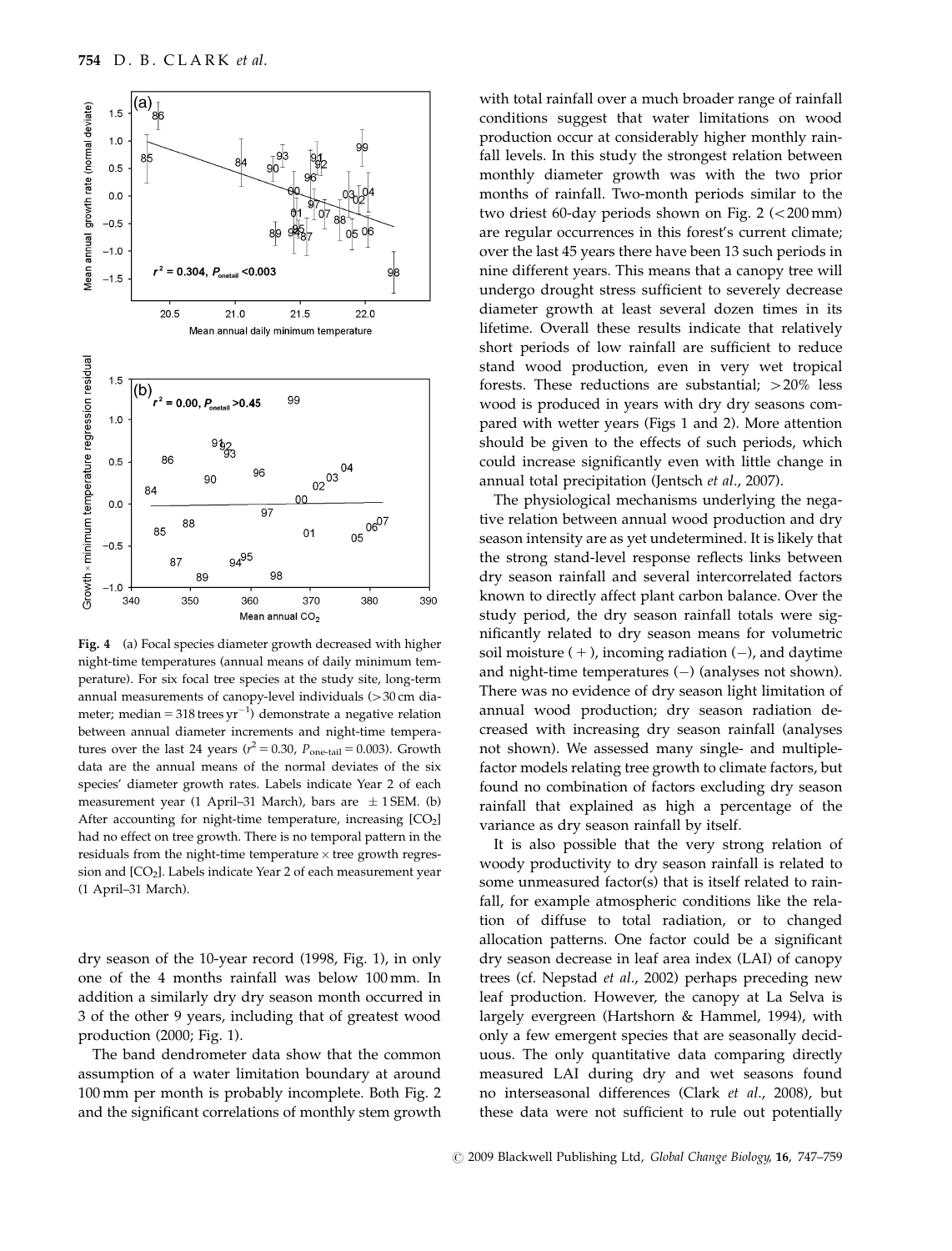significant seasonal variation in the highest and most productive layers of LAI (Doughty & Goulden, 2008).

Our current working hypothesis is that several factors, each related to dry season rainfall, interact to drive wood production. Our results show that annual wood production closely tracks both annual and seasonal climatic patterns. These annual landscape-scale responses can be interpreted as emergent phenomena based on physiological processes at much shorter time scales. Determining what these physiological mechanisms are, and the temporal scale over which they operate, will require process-level studies at subannual time scales (e.g., eddy covariance, sap-flow, fine-root production and respiration, quantitative stand-level phenology). These much shorter-term studies will help quantify relations between different eco-physiological process, climatic variation and wood production, and will hopefully serve as the basis for improved models of tropical forest performance. An indication of the need for this improved mechanistic understanding is that no model of tropical rain forest woody productivity that we are aware of predicts the strong and generalized relation of woody production to the range of dry season conditions observed in this decadal study. Long-term, well-replicated field data series such as those analyzed here provide the key results necessary to assess the realism and accuracy of these new models.

Both data series suggest that today's higher temperatures are already having a negative impact on the annual balance between gross primary productivity (photosynthesis) and forest-level plant respiration in this tropical rain forest. The physiological mechanisms for the highly significant reductions in both forest-level and species-level wood production with increasing night-time temperatures have not yet been identified. However, the fact that the 10- and 24-year growth series are more strongly correlated with night-time temperatures than with maximum temperatures is consistent with negative impacts of enhanced night-time respiration on tree growth. Respiration  $Q_{10}$  values for foliage and wood (stems/branches) at this site are  $\geq$  2 (Ryan et al., 1994; Cavaleri et al., 2008).

Although we did not detect significant negative effects of maximum temperatures on annual growth, they may soon contribute to NPP reductions in this forest. With hotter daytime temperatures in the coming years, canopy leaves will experience an increasing percentage of daytime leaf temperatures above their photosynthetic optima (26–34 °C; Clark, 2004; Tribuzy, 2005; Doughty & Goulden, 2008). Eddy covariance studies at this site (Loescher et al., 2003) have already shown reductions in net forest carbon uptake at the high end of the current range of daytime air temperatures  $(>25 \degree C)$ . Negative effects of temperature on photosynthesis are likely to be most intense for the topmost and most productive layer of canopy leaves (Doughty & Goulden, 2008).

Across the tropical rain forest biome, mean annual temperatures have risen  $0.26$  °C per decade over the last 30 years, and rainfall patterns have changed in some parts of the tropics (Malhi & Wright, 2005). The findings presented here indicate that trees in this Costa Rican lowland rain forest respond quickly ( $\leq 2$  years, Table 1) to current levels of interannual variation in dry season intensity and temperature, with substantial impacts on forest performance. If these responses continue under future climates, these data suggest that there will be major changes in the structure and functioning of this forest with even moderate additional drying and/or warming.

We projected future forest performance at our site based on the regressions of growth and mortality on night-time temperature from the 10-year stand-level record (Table S3), and incorporating a  $3^{\circ}$ C temperature increase as predicted by the IPCC A1B scenario (Alley et al., 2007). If the same relations between night-time temperature, tree growth, and mortality hold with a  $3^{\circ}$ C increase, annual tree mortality in the La Selva forest would increase from 2.6% to 6.9%, while annual wood production would decrease 56%. These changes would obviously have very large impacts on the current biological and physical structure of this forest as well as on virtually all aspects of forest function. Given the demographic, physiological, and morphological diversity of trees, palms, and lianas in tropical forests, inevitably some species will respond better than others to increased temperatures. A period of decline for temperature-sensitive species and of increase for more heat-tolerant species appears highly likely (Matthews et al., 2007; Colwell et al., 2008). The strong sensitivity of wood production to dry season intensity shown here further suggests that any decreases in dry season rainfall could compound the independent effects of higher temperatures.

#### The  $CO<sub>2</sub>$  fertilization hypothesis: not supported

The on-going increase in atmospheric  $[CO<sub>2</sub>]$  has been hypothesized to have increased tropical forest aboveground biomass by enhancing primary production in tropical forests over recent decades (Lloyd & Farquhar, 2008; Phillips et al., 2008; Lewis et al., 2009). Contrary to this hypothesis, neither long-term record of annual wood production at La Selva was related to the annual atmospheric  $CO<sub>2</sub>$  concentrations over the multidecadal study period (Table 1), and there was no suggestion of the emergence of any temporal trend (Fig. 4b). Perhaps this should not be surprising, because the Mauna Loa record (P. Tans, NOAA/ESRL; [www.esrl.noaa.gov/gmd/ccgg/](www.esrl.noaa.gov/gmd/ccgg/trends/) [trends/\) indicates an increase of only 12% in atmospheric](www.esrl.noaa.gov/gmd/ccgg/trends/)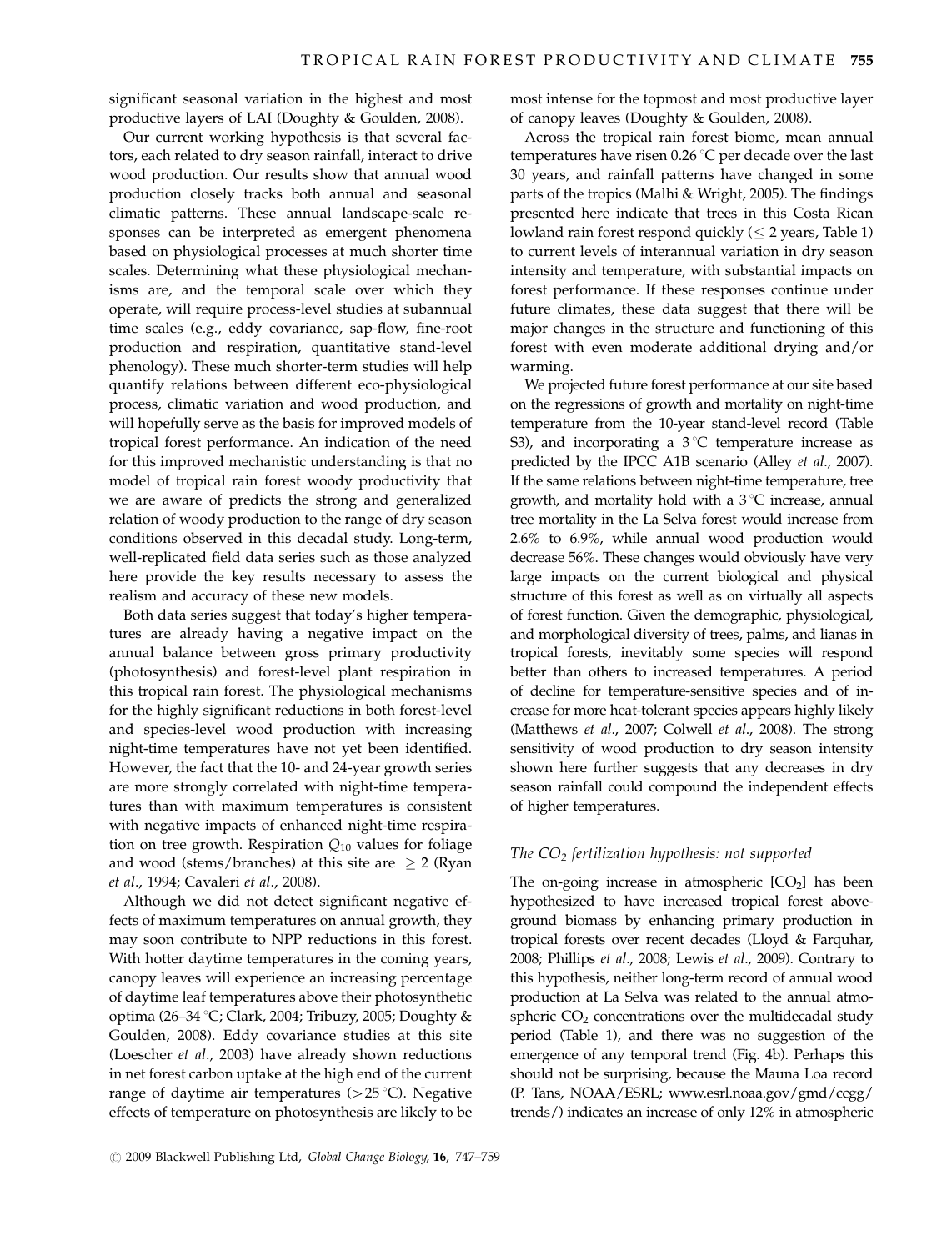[CO<sub>2</sub>] ( $x = 342.8 - 383.6$  ppm) over the 1983–2007 interval [of the focal-species study. However, this 24-year period in](www.esrl.noaa.gov/gmd/ccgg/trends/) [fact corresponds very closely in duration and in calendar](www.esrl.noaa.gov/gmd/ccgg/trends/) [years to the interval over which increased tropical rain](www.esrl.noaa.gov/gmd/ccgg/trends/) [forest biomass has been reported \(Phillips](www.esrl.noaa.gov/gmd/ccgg/trends/) et al., 2008).

Because our analyses are based on good spatial and temporal replication (an annual average of 323 individuals distributed over a 220 ha landscape, 24 remeasurements), they provide the most powerful test to date of the CO2 fertilization hypothesis for a single tropical rain forest site. The results show no sign of a  $CO<sub>2</sub>$  fertilization effect. Failure to accept the fertilization hypothesis at any given site does not by itself mean that the hypothesis will fail at other tropical forest sites, or that such fertilization will not be revealed with additional remeasurements at our study site. However, if  $CO<sub>2</sub>$  enhancement of tropical forest woody productivity has been affecting the tropical forest biome in the last decades, then it should ultimately be detectable in single-site studies such as this one. Definitive acceptance or rejection of this global hypothesis will require single-site time series from additional tropical forests. These studies should have enough remeasurements to statistically isolate the effects of interannual climate effects; unfortunately, the norm for long-term studies of tropical forest growth has been multiyear census intervals, with data series from each forest site so far spanning only a handful of remeasurements (mean number of remeasurements to 2007 for published plot studies  $= 2.6$ ; Clark, 2007). Alternatively, growth enhancement may be detectable if a time series is long enough so that interannual variation is less than the directional change attributable to increasing atmospheric  $[CO<sub>2</sub>]$ . Our results show, however, that there is substantial interannual variance in growth rate, so that it may take a number of remeasurements at super-annual intervals to submerge this interannual variance (compare in Fig. 1 the 1998–2002 interval, for example with 1999–2003). At our study site, even with the 24-year annual measurement series and highly quality-controlled methods, there is no suggestion of  $CO<sub>2</sub>$  fertilization to date.

Our data also do not support two other current hypotheses about environmental drivers of tropical forest productivity. Increased insolation has been proposed to increase primary production in this biome (Nemani et al., 2003; Wright, 2005), while elevated levels of annual rainfall have been hypothesized to decrease it (Schuur, 2003). In this study neither annual insolation nor annual rainfall was significantly correlated with annual stand-level wood production (Table 1).

#### Rescue by acclimation?

The findings from this study, together with accumulating lines of evidence from other tropical forest sites, suggest that drier and warmer climates will decrease wood production and increase tree mortality rates in many tropical rain forests. However, current forest sensitivities to drought and temperature could conceivably be reduced or eliminated in future climates through physiological acclimation. It has been suggested that '. . . there is no reason to believe that tropical trees should not be able to acclimate their respiration to increasing temperatures,' or if not, then respiratory losses could be '..more than offset' by the positive effects of increased  $[CO<sub>2</sub>]$  (Lloyd & Farquhar, 2008).

The contrast between the predictions based on the sensitivity of tree growth to temperature seen in our results (Figs 3 and 4) and a 'rescue by acclimation' scenario is illustrated in Fig. 5. If the current relation between night-time temperature and tree growth is maintained in future climates, future measurements of wood production will fall along the extension of the current regression line into the yet-unexperienced range of hotter environments (represented by the dotted line in Fig. 5). If, however, substantial temperature acclimation occurs, future data points will fall above the current empirical regression line, or in other words, equal levels of tree growth will occur at higher temperatures than they do today (represented by the arrows in Fig. 5).

Fortunately it could be 'relatively' straightforward to distinguish between these two possibilities. Based on the current 10-interval stand-level record from La Selva



Fig. 5 Diagrammatic representation of two possible responses of tropical tree growth to rising temperature. The black circles and solid regression line represent the observed response of stand-level tree growth in the forest inventory plots to night-time temperature from 1997 to 2007 (Fig. 2 replotted). The gray circles represent 100% acclimation of growth to increased temperature, i.e., the same diameter growth as current observations but at higher temperatures. The gray rectangles represent the case where tree growth at higher temperatures follows the relation predicted by the current regression (dotted line): lower growth with increasing night-time temperature.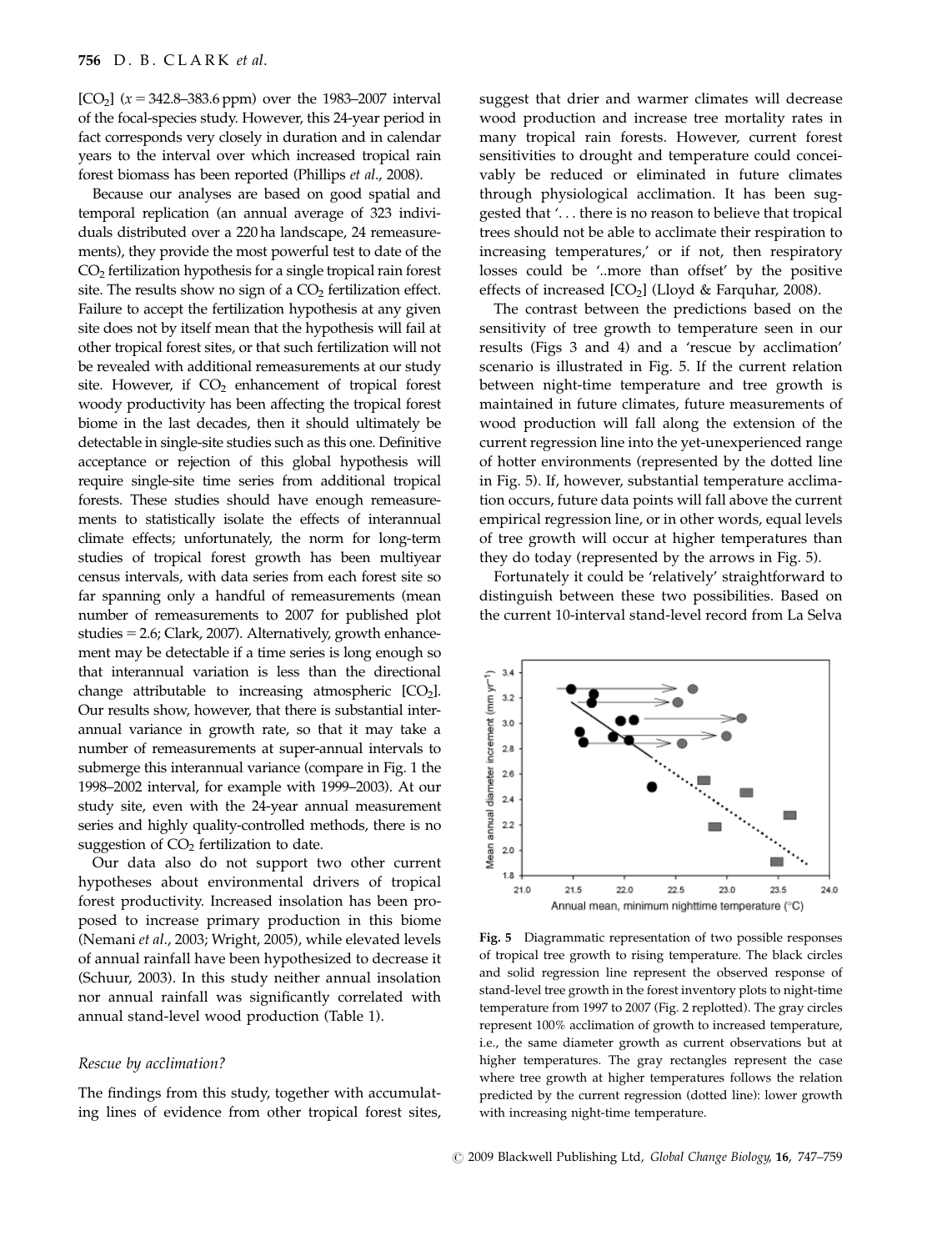$(df = 8)$ , the negative correlation between stand-level wood production and yearly night-time temperatures is significant at  $P_{one-tail}$  < 0.025. If the current degree of association between these variables  $(r = -0.65)$  continues through the next 5 years (Fig. 5, gray boxes), the P value would decrease to  $< 0.005$  (N = 15 years,  $df = 13$ ). Alternatively, with temperature acclimation the current relation could degrade relatively quickly with additional data (Fig. 5, gray circles). The same basic argument applies to the other current hypotheses concerning climatic/atmospheric drivers of tropical forest structure and function. Extending any tropical data series of these lengths with 5–10 additional remeasurements will provide a substantial increase in statistical power.

Globally, tropical forests will continue to warm substantially (Denman et al., 2007) and mean temperatures by the end of the century will likely exceed the most extreme seasonal temperatures of the 20th century (Battisti & Naylor, 2009). Many models also predict substantial drying for much of the tropics (Alley et al., 2007; Malhi et al., 2009). Our long-term observations from one Costa Rican rain forest, combined with multiple lines of evidence from other tropical forest regions, suggest that even modest levels of warming and drying would both have significant negative impacts on wood productivity in wet forests of this biome. Unless rapid acclimation occurs, lower growth rates, higher death rates, species substitutions, and even biome shifts all appear likely (Colwell et al., 2008). If similar effects of both higher temperatures and increased dry season intensity are confirmed in other sites, current models of the global carbon cycle will need to be modified to better represent these potentially strong positive feedbacks from tropical forests to the rate of global warming.

## Acknowledgements

For financial assistance over 24 years of this research we thank the National Science Foundation (most recently LTREB DEB-0640206), the Andrew W. Mellon Foundation, the Conservation International TEAM Initiative supported by the Gordon and Betty Moore Foundation, and the Organization for Tropical Studies. Financing for the dendrometry work was provided by NSF 0421178 with field assistance from Harlyn Ordoñez and Vinicio Paniagua. We thank the La Selva Biological Station staff for logistic assistance, and paraforesters L. Campos and W. Miranda for their continuing commitment to high-quality long-term field studies.

## References

Adams JM, Piovesan G (2005) Long series relationships between global interannual  $CO<sub>2</sub>$  increment and climate: evidence for stability and change in role of the tropical and boreal-temperate zones. Chemosphere, 59, 1595–1612.

- Alley RB, Berntsen T, Bindoff NL et al. (2007) IPCC, 2007: summary for policymakers. In: Climate Change 2007: The Physical Science Basis. Contribution of Working Group I to the Fourth Assessment Report of the Intergovernmental Panel on Climate Change (eds Solomon S, Qin D, Manning M, Chen Z, Marquis M, Averyt KB, Tignor M, Miller HL), pp. 1–18. Cambridge University Press, Cambridge, UK.
- Baker DF, Law RM, Gurney KR et al. (2006) TransCom 3 inversion intercomparison: impact of transport model errors on the interannual variability of regional  $CO<sub>2</sub>$  fluxes, 1988–2003. Global Biogeochemical Cycles, 20, GB1002, doi: [10.1029/2004](10.1029/2004GB002439) [GB002439.](10.1029/2004GB002439)
- Baker TR, Phillips OL, Malhi Yet al. (2004) Increasing biomass in Amazonian forest plots. Philosophical Transactions of the Royal Society of London, Series B, 359, 353–365.
- Battisti DS, Naylor RL (2009) Historical warnings of future food insecurity with unprecedented seasonal heat. Science, 323, 240–244.
- Berthelot M, Friedlingstein P, Ciais P, Dufresne J-L, Monfray P (2005) How uncertainties in future climate change predictions translate into future terrestrial carbon fluxes. Global Change Biology, 11, 959–970.
- Brando PM, Nepstad DC, Davidson EA, Trumbore SE, Ray D, Camargo P (2008) Drought effects on litterfall, wood production and belowground carbon cycling in an Amazon forest: results of a throughfall reduction experiment. Philosophical Transactions of the Royal Society of London, Series B, 363, 1839–1848.
- Brown S (1997) Estimating biomass and biomass change of tropical forests: a primer. Forestry Paper 134. FAO, Rome, Italy.
- Canadell JG, Le Quere C, Raupach MR et al. (2007) Contributions to accelerating atmospheric  $CO<sub>2</sub>$  growth from economic activity, carbon intensity, and efficiency of natural sinks. Proceedings of the National Academy of Science USA, 104, 18866–18870.
- Cavaleri MA, Oberbauer SF, Ryan MG (2008) Foliar and ecosystem respiration in an old-growth tropical rain forest. Plant, Cell and Environment, 31, 473–483.
- Chave J, Condit R, Muller-Landau HC et al. (2008) Assessing evidence for a pervasive alteration in tropical tree communities. PLoS Biology, 6, e45, doi: [10.1371/journal.pbio.0060045.](10.1371/journal.pbio.0060045)
- Clark DA (2004) Sources or sinks?: the responses of tropical forests to current and future climate and atmospheric composition. Philosophical Transactions of the Royal Society of London, Series B, 369, 477–491.
- Clark DA (2007) 'Detecting tropical forests' responses to global climatic and atmospheric change: current challenges and a way forward. Biotropica, 39, 4–19.
- Clark DA, Clark DB (1992) Life history diversity of canopy and emergent trees in a neotropical rainforest. Ecological Monographs, 62, 315–344.
- Clark DB, Clark DA (2000) Landscape-scale variation in forest structure and biomass in a tropical rain forest. Forest Ecology and Management, 137, 185–198.
- Clark DB, Clark DA (2006) Tree growth, mortality, physical condition, and microsite in an old-growth lowland tropical rain forest. Ecology, 87, 2132 and Ecolological Archives E087-132 Available at [http://www.esapubs.org/archive/ecol/E087/](http://www.esapubs.org/archive/ecol/E087/132/default.htm) [132/default.htm](http://www.esapubs.org/archive/ecol/E087/132/default.htm)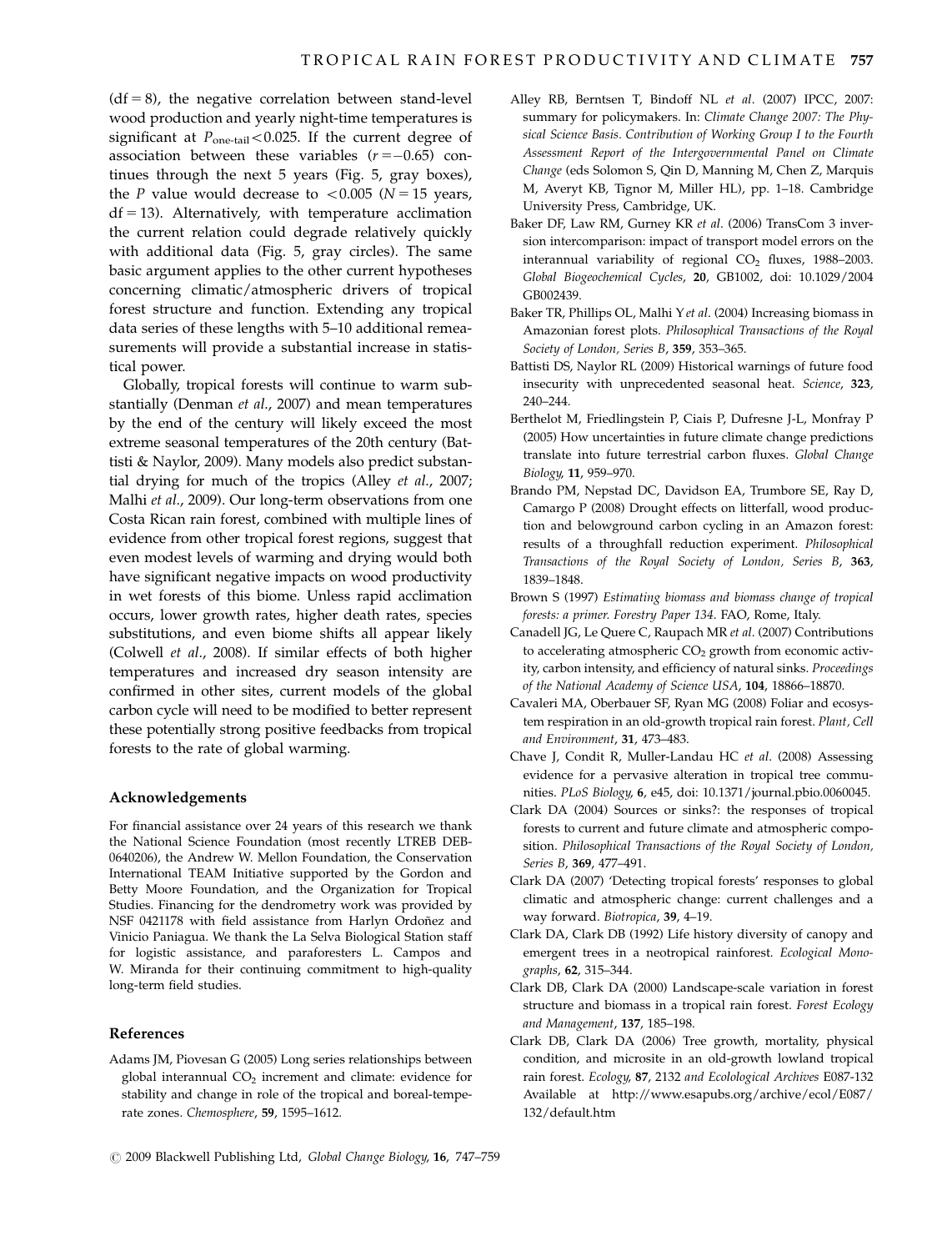## 758 D. B. CLARK et al.

- Clark DB, Clark DA, Read JM (1998) Edaphic variation and the mesoscale distribution of tree species in a neotropical rain forest. Journal of Ecology, 86, 101–112.
- Clark DB, Olivas PC, Oberbauer SF, Clark DA, Ryan MG (2008) First direct landscape-scale measurement of tropical rain forest Leaf Area Index, a key driver of global primary productivity. Ecology Letters, 11, 163–172.
- Clark DA, Piper SC, Keeling CD, Clark DB (2003) Tropical rain forest tree growth and atmospheric carbon dynamics linked to interannual temperature variation during 1984–2000. Proceedings of the National Academy of Science USA, 100, 5852–5857.
- Colwell RK, Brehm G, Cardelus CL, Gilman AC, Longino JT (2008) Global warming, elevational range shifts, and lowland biotic attrition in the wet tropics. Science, 322, 258–261.
- Cox PM, Betts RA, Collins M, Harris PP (2004) Amazonian forest dieback under climate-carbon cycle projections for the 21st century. Theoretical and Applied Climatology, 78, 137–156.
- Cramer W, Bondeau A, Woodward FI et al. (2001) Global response of terrestrial ecosystem structure and function to  $CO<sub>2</sub>$ and climate change: results from six dynamic global vegetation models. Global Change Biology, 7, 357–373.
- Denman KL, Brasseur G, Chidthaisong A et al. (2007) Couplings between changes in the climate system and biogeochemistry. In: Climate Change 2007: The Physical Science Basis. Contribution of Working Group I to the Fourth Assessment Report of the Intergovernmental Panel on Climate Change (eds Solomon S, Qin D, Manning M, Chen Z, Marquis M, Averyt KB, Tignor M, Miller HL), pp. 499–587. Cambridge University Press, Cambridge, UK.
- Dixon RK, Brown S, Houghton RA, Solomon AM, Trexler MC, Wisniewski J (1994) Carbon pools and flux of global forest ecosystems. Science, 263, 185–190.
- Doughty CE, Goulden ML (2008) Are tropical forests near a high temperature threshold?. Journal of Geophysical Research – Biogeosciences, 113, G00B07-doi: [10.1029/2007JG000632, 2008.](10.1029/2007JG000632, 2008)
- Feeley KJ, Wright SJ, Supardi MNN, Kassim AR, Davies SJ (2007) Decelerating growth in tropical forest trees. Ecology Letters, 10, 1–9.
- Felkera P, Diaz-De Leon V (2005) An improved tool for the fabrication of dendrometer bands to estimate growth as function of treatments in slow growing native Prosopis stands. Forest Ecology and Management, 209, 353–356.
- Fisher JI, Hurtt GC, Thomas RQ, Chambers JQ (2008) Clustered distributions lead to bias in large-scale estimates based on forest plots. Ecology Letters, 11, 554–563.
- Goulden ML, Miller SD, da Rocha HR, Menton MC, de Freitas HC, Michela e Silva Figueira A, Dias de Sousa CA (2004) Diel and seasonal patterns of tropical forest  $CO<sub>2</sub>$  exchange. Ecological Applications, 14, S42–S54.
- Hartshorn GS, Hammel BE (1994) Vegetation types and floristic patterns. In: La Selva: Ecology and Natural History of a Neotropical Rain Forest (eds McDade LA, Bawa KS, Hespenheide HA, Hartshorn GS), pp. 73–89. University of Chicago Press, Chicago.
- Heimann M, Reichstein M (2008) Terrestrial ecosystem carbon dynamics and climate feedbacks. Nature, 451, 289–292.
- Hickler T, Smith B, Prentice IC, Mjofors K, Miller P, Arneth A, Sykes MT (2008)  $CO<sub>2</sub>$  fertilization in temperate FACE experi-

ments not representative of boreal and tropical forests. Global Change Biology, 14, 1531–1542.

- Huang JG, Bergeron Y, Denneler B et al. (2007) Response of forest trees to increased atmospheric CO<sub>2</sub>. Critical Reviews in Plant Sciences, 26, 265–283.
- Hutyra LR, Munger JW, Saleska SR et al. (2007) Seasonal controls on the exchange of carbon and water in an Amazonian rain forest. Journal of Geophysical Research, 112, G03008, doi: [10.1029/2006JG000365.](10.1029/2006JG000365)
- Jentsch A, Kreyling J, Beierkuhnlein C (2007) A new generation of climate-change experiments: events, not trends. Frontiers in Ecology and Environment, 5, 365–374.
- Jones CD, Cox PM, Huntingford C (2006) Climate–carbon cycle feedbacks under stabilization: uncertainty and observational constraints. Tellus, 58B, 603–613.
- Körner C (2006) Plant  $CO<sub>2</sub>$  responses: an issue of definition, time and resource supply. New Phytologist, 172, 393–411.
- Laurance WF, Oliveira AA, Laurance SG et al. (2004) Pervasive alteration of tree communities in undisturbed Amazonian forests. Nature, 428, 171–175.
- Lewis SL, Lopez-Gonzalez G, Sonke B et al. (2009) Increasing carbon storage in intact African tropical forests. Nature, 457, 1003–1006.
- Loyd J, Farquhar GD (2008) Effects of rising temperatures and  $[CO<sub>2</sub>]$ on the physiology of tropical forest trees. Philosophical Transactions of the Royal Society of London, Series B, 363, 1811–1817.
- Loescher HW, Oberbauer S F, Gholz HL, Clark DB (2003) Environmental controls on net ecosystem-level carbon exchange and productivity in a Central American tropical wet forest. Global Change Biology, 9, 396–412.
- Malhi Y, Aragão LEOC, Galbraith D et al. (2009) Exploring the likelihood and mechanism of a climate-change-induced dieback of the Amazon rainforest. Proceedings of the National Academy of Sciences (US), Available at [http://www.pnas.org\\_](http://www.pnas.org_cgi_doi_10.1073.pnas.0804619106) [cgi\\_doi\\_10.1073.pnas.0804619106.](http://www.pnas.org_cgi_doi_10.1073.pnas.0804619106)
- Malhi Y, Wright J (2005) Spatial patterns and recent trends in the climate of tropical forest regions. Philosophical Transactions of the Royal Society of London, Series B, 359, 311–329.
- Matthews HD (2007) Implications of  $CO<sub>2</sub>$  fertilization for future climate change in a coupled climate-carbon model. Global Change Biology, 13, 1068–1078.
- Matthews HD, Eby M, Ewen T, Friedlingstein P, Hawkins BJ (2007) What determines the magnitude of carbon cycle-climate feedbacks?. Global Biogeochemical Cycles, 21, GB2012, doi: [10.1029/2006GB002733.](10.1029/2006GB002733)
- McDowell J, Pockman WT, Allen CD et al. (2008) Mechanisms of plant survival and mortality during drought: why do some plants survive while others succumb to drought? New Phytologist, 178, 719–739.
- Medvigy D, Wofsy SC, Munger et al. (2009) Mechanistic scaling of ecosystem function and dynamics in space and time: ecosystem demography model version 2. Journal of Geophysical Research, 114, G01002, doi: [10.1029/2008JG000812.](10.1029/2008JG000812)
- Moorcroft PR (2006) How close are we to a predictive science of the biosphere? Trends in Ecology and Evolution, 21, 400–407.
- Nemani RR, Keeling CD, Hashimoto H et al. (2003) Climatedriven increases in global terrestrial net primary production from 1982 to 1999. Science, 300, 1560–1563.